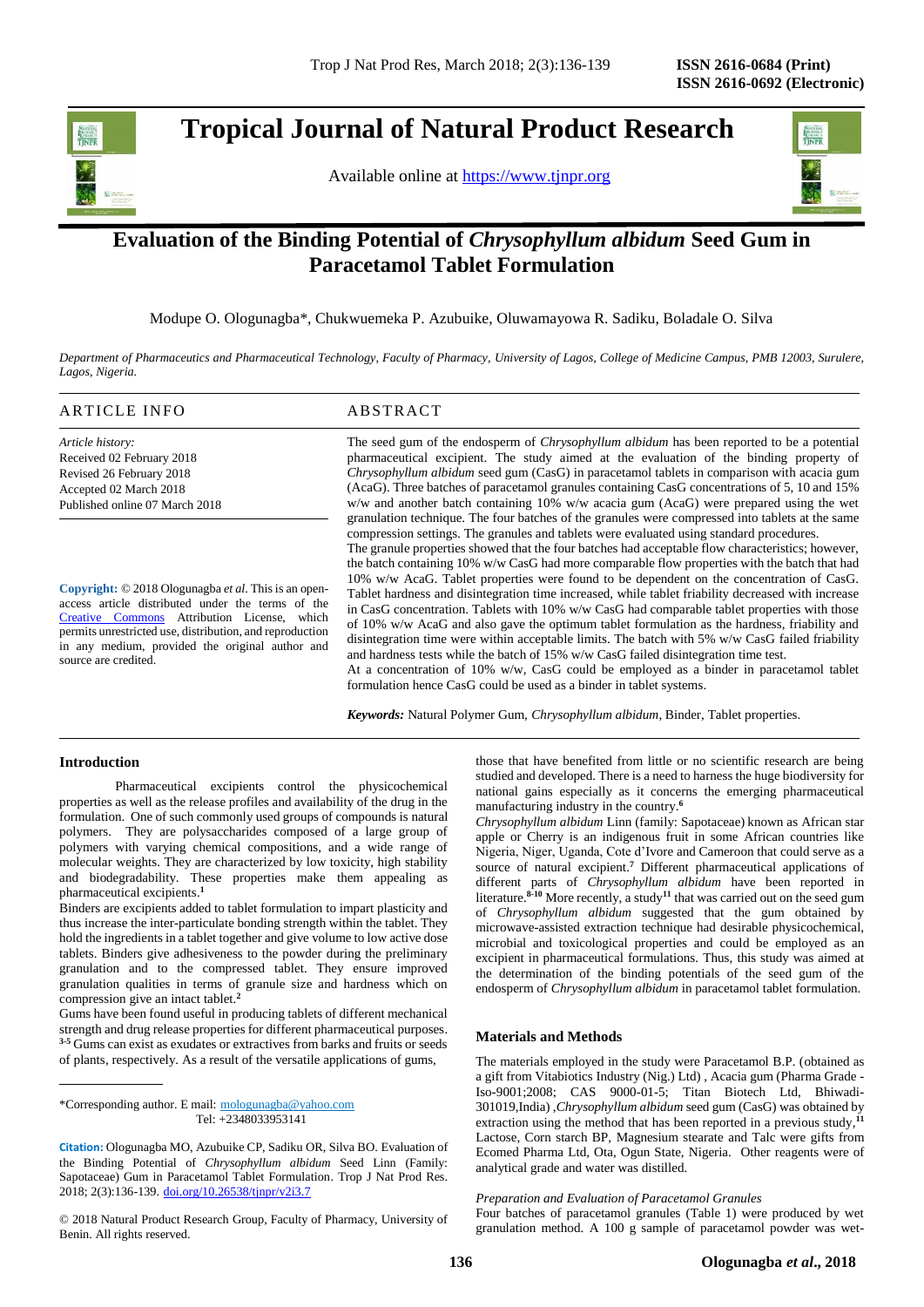massed with predetermined amounts of 5% w/w, 10% w/w and 15% w/w of the *Chrysophyllum albidum* gum (coded as CasG-A, CasG-B, CasG-C, respectively) or 10% w/w of acacia gum (coded as AcaG-D). The damp mass was kneaded for 20 min and screened using a number 10 sieve and dried in a hot air oven at 60°C for 6 h. The dried mass was screened using a number 20 sieve to obtain dry granules. The dry granules were stored in air-tight plastic containers for subsequent micromeritics analysis.

The granule bulk and tapped densities, compressibility Index, Hausner's ratio, flow rate, the angle of repose and particle size distribution were evaluated using procedures reported in a previous study. **11**

#### *Preparation and Evaluation of Paracetamol Tablets*

The four batches of the paracetamol granules were properly mixed with 1% w/w magnesium stearate for 5 min using a powder bottle. Tableting was carried out with a multi-station tablet press (Press Pharmaco Industries Co. Ltd, India) equipped with 11.00 mm flat faced punches. The dies were set to contain volumes of granule blends weighing 600 mg and compaction was done with a force of 7 kgF. The resulting tablets were stored in airtight containers over dry silica gel for 72 h before tablet quality assessments were conducted.

Tablet properties of both test and standard batches were comparatively evaluated. The following tests were carried out to evaluate the tablets formulated; uniformity of weight, content uniformity, and disintegration time using procedures outlined in the British Pharmacopoeia**<sup>12</sup>** while the friability and hardness of the tablets were evaluated using methods employed in a previous study. **13**

#### *Statistical Analysis*

Experiments were carried out in triplicates and the data were expressed as mean ± standard deviation. Statistical analysis was performed by one-way analysis of variance (ANOVA) with Turkey test to evaluate significant differences between groups. Significant differences between control and experimental groups were assessed at *p* < 0.05. All statistical analyses were carried out using the SPSS for Window XP Software Program (Version 13.0).

#### **Results and Discussion**

#### *Paracetamol Granules Properties*

The micromeritic properties of the four batches of the paracetamol granules (CasG-A, CasG-B, CasG-C and AcaG-D) are presented in Tables 2 and 3. Generally, with respect to the flow parameters, there was no direct relationship between the binder concentrations and the values of the flow parameters obtained. There was no significant difference in the bulk and tap densities of the CasG-A, CasG-C and AcaG-D but the values obtained for CasG-B was significantly ( $p < 0.05$ ) lower. These values are less than the values reported for the primary powder of *Chrysophyllum albidum*  gum in an earlier study. **11**

Carr's compressibility index measures the potential powder arch and stability and has been employed to estimate the flow properties of powders/granules. **<sup>14</sup>** The index values in the ranges of 5-10, 12-16, 18-21 and 23-28 indicate excellent, good, fair and poor flow characteristics of powder materials, respectively. In our study, the indices for the four granules ranged from 7.55 to 14.30. CasG-B and AcaG-D granules with the compressibility indices of 7.55 and 10.41, respectively could be classified to have good flowability while, CasG-A and CasG-C with the indices values of 11.30 and 14.30, respectively could be classified to have fair flowability. The observed values for the compressibility indices are fairly consistent with those of Hausner's ratio. This provides a measure of inter-particle friction and it is also used to predict the flowability of material. **<sup>15</sup>** Generally, a value of less than 1.20 indicates good flowability and a value of 1.50 or higher indicates poor flow property. The Hausner's ratio values for all the granule batches in this study were less than 1.20, which would suggest good flow properties. However, CasG-B and AcaG-D had lower values.

The suggestion of good flow properties of the granules was also supported by the values of the angle of repose. This parameter gives a qualitative assessment of its cohesive and internal frictions. Angles that are greater than 50° indicate poor or absent flow potential of a material, while angles less than 40<sup>o</sup> indicate reasonable flow.<sup>15</sup> In this study, the angles of repose for the granules were between 21.8 and 31.2°. A decrease in angle of repose of the granules was observed with increase in binder concentration from 5 to 10% w/w, followed by a slight increase in angle of repose at binder concentration of 15% w/w (Table 2). The increase in angle of

repose observed with 15% w/w binder concentration could be attributed to the fact that a greater amount of binder results in a stronger cohesive force which holds the primary powder particles together hence retarding flow. Paracetamol granules produced with 10% w/w *Chrysophyllum albidum* gum were similar to those produced with 10% w/w acacia gum in terms of their flow characteristics.

The result of the comparative particle size distribution of the granules is presented in Table 3. The particle size distribution of the batches of the granules varied significantly, however the particle size distribution of the CasG-B and AcaG-D are comparable.

#### *Paracetamol Tablet Properties*

The results of the physical properties of the paracetamol tablets produced with CasG and AcaG as binding agents is presented in Table 4*.*

All the tablet batches (CasG-At, CasG-Bt, CasG-Ct and AcaG-Dt) passed the uniformity of weight test, however, CasG-At deviated most from the mean weight. The BP limit specification for uniformity of weight for tablets weighing more than 250 mg weight is 5% of weight variation**<sup>12</sup>** . The reason for higher weight variation for CasG-At batch could be attributed to the fact that the binder concentration used was not sufficient enough to form liquid bridges between the particles that would impart good flow to the granules. The poor flow of the granules resulted in inconsistent die filling thus resulting in the production of tablets of nonuniform weight. Generally, good tablet weight uniformity is an indication of uniformity of tablet contents.

The thickness values for all the tablets ranged from 4.24  $\pm$  0.08 to 5.59  $\pm$ 0.07 mm. Tablet thickness variation is required to be within  $\pm$  5% deviation from the mean**<sup>16</sup>** and all the batches of paracetamol tablets produced met this requirement. Uniformity of tablet thickness is very important because it is another quality and integral attribute that indicates the magnitude/ability of the tablet to withstand breakage/fracture during the stressful processing manufacturing, packaging and handling conditions.

Tablet diameter is solely determined and controlled by the diameters of the die and punch, as well as the robustness of the material used in fabricating them. Where the expansion of the die during compaction operations is negligible even in the presence of temperature rise as a result of friction, the diameters of tablets resulting from such an operation remain constant. There was no significant difference in the diameters of paracetamol tablets produced in this study. This suggests that the expansion of the die during tableting was negligible, thus implying that the dies were fabricated with robust material. **17**

The mechanical strength of tablets is of considerable importance as it determines the ability of tablets to withstand the rigors of handling during subsequent production processes as well as transportation and distribution to end users. In all the batches of tablets produced with the varying CasG concentration, hardness increased with increasing binder concentration. According to the BP, **<sup>12</sup>** tablet hardness should be between 5 and 10 kgcm-<sup>2</sup>. CasG-At tablets had an average hardness of 2.4 kgcm<sup>-2</sup> and imply that this batch failed the hardness test. This thus indicates that the tablets were too soft and would not withstand handling during subsequent processing. However, CasG-Ct tablets had an average hardness of 11.04 kgcm<sup>-2</sup>. This value is above the acceptable upper limit of tablet hardness and could be attributed to the formation of more solid bonds within the constituent granules as a result of the increase in binder concentration which led to the increased mechanical strength of the tablets. Binding agents, being plastoelastic in nature, undergo extensive plastic deformation under high compression forces to make stronger solid bonds between particles. This also results in an increase in tablet strength and resistance to fracture. **18**

There was no significant difference between hardness values obtained for batches CasG-Bt (5.2 kgcm<sup>-2</sup>) and AcaG-Dt (5.6 kgcm<sup>-2</sup>). Unlike other batches, they fell within the acceptable range thus, 10% w/w CasG could be considered as the optimum binder concentration in the formulation.

The measurement of friability supplements other physical strength measurements such as tablet hardness. Friability measurement thus assesses the tendency of a tablet to chip, crumble or break following compression. United States Pharmacopoeia **<sup>19</sup>** stipulates that weight loss in friability assessment should not be more than 1.0% w/w.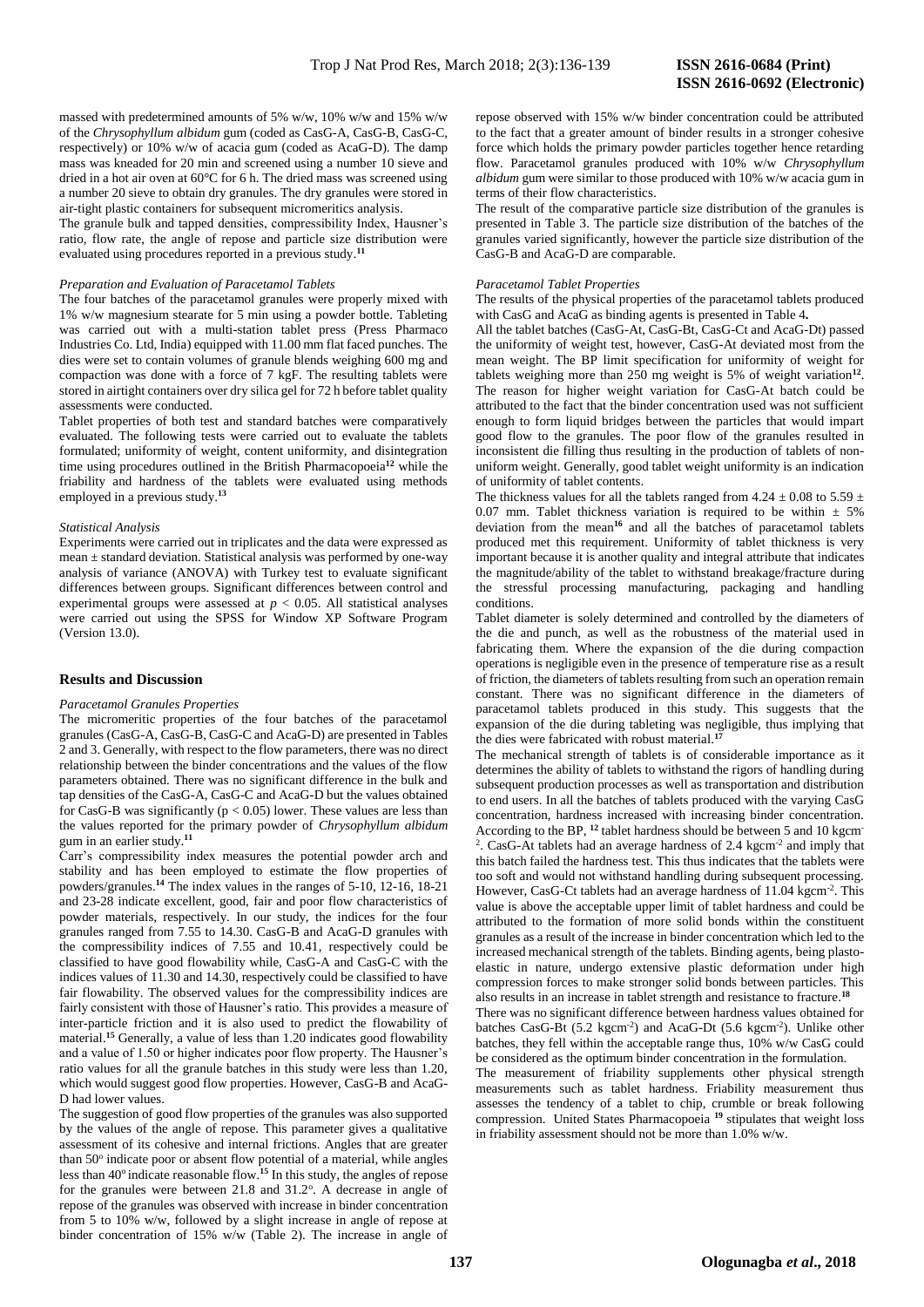| <b>Ingredients</b> | $CasG-A$ | $CasG-B$ | $\bf CasG-C$ | $AcaG$ -D |
|--------------------|----------|----------|--------------|-----------|
|                    | (% w/w)  | (% w/w)  | $($ %w/w)    | $($ %w/w) |
| Paracetamol powder | 83.33    | 83.33    | 83.33        | 83.33     |
| CasG               | 5.00     | 10.00    | 15.00        | ۰         |
| Lactose            | 10.67    | 5.67     | 0.67         | 5.67      |
| AcaG               | -        | ۰        | -            | 10.00     |
| Magnesium Streate* | 1.00     | 1.00     | 1.00         | 1.00      |

**Table 1:** Composition of Paracetamol Granules/Tablets.

 CasG - *Chrysophyllum albidum* gum, AcaG - Acacia gum, CasG-A - paracetamol granule containing 5% w/w *Chrysophyllum albidum* gum, CasG-B - paracetamol granule containing 10% w/w *Chrysophyllum albidum* gum, CasG-C - paracetamol granule containing 15% w/w *Chrysophyllum albidum* gum, AcaG-D - paracetamol granule containing 10% w/w acacia gum, \*Magnesium stearate was added to the granules prior to compression into tablets.

**Table 2:** Some physicochemical properties of the paracetamol granules formulations containing CasG and AcaG.

| <b>Property</b>           | <b>Batches of the Paracetamol Granules</b> |          |              |               |  |  |
|---------------------------|--------------------------------------------|----------|--------------|---------------|--|--|
|                           | $CasG-A$                                   | $CasG-B$ | $\bf CasG-C$ | <b>AcaG-D</b> |  |  |
| Bulk density $(g/mL)$     | 0.47(1)                                    | 0.43(1)  | 0.48(2)      | 0.49(1)       |  |  |
| Tapped density $(g/mL)$   | 0.53(2)                                    | 0.48(2)  | 0.56(1)      | 0.53(3)       |  |  |
| Hausner's ratio           | 1.13                                       | 1.11     | 1.16         | 1.08          |  |  |
| Compressibility Index (%) | 11.30                                      | 10.41    | 14.30        | 7.55          |  |  |
| Angle of repose $(°)$     | 31.2(1)                                    | 28.0(3)  | 33.0(0)      | 27.8(1)       |  |  |

CasG-A - paracetamol granule containing 5% w/w *Chrysophyllum albidum* gum,

CasG-B - paracetamol granule containing 10% w/w *Chrysophyllum albidum* gum,

CasG-C - paracetamol granule containing 15% w/w *Chrysophyllum albidum* gum,

AcaG-D - paracetamol granule containing 10% w/w acacia gum,

Standard deviations (corresponding to the last figure) in parentheses.

|  |  |  |  |  | Table 3: Comparative particle size distribution of paracetamol granules containing CasG and AcaG |  |
|--|--|--|--|--|--------------------------------------------------------------------------------------------------|--|
|--|--|--|--|--|--------------------------------------------------------------------------------------------------|--|

| <b>Sieve Number</b> | <b>Size</b><br>Aperture | <b>Weight Retained (%)</b> |                 |                          |                          |
|---------------------|-------------------------|----------------------------|-----------------|--------------------------|--------------------------|
|                     | $(\mu m)$               | $CasG-A$                   | $CasG-B$        | $\bf CasG-C$             | $AcaG-D$                 |
| 20                  | 840                     | $45.79 + 1.23$             | $19.46 + 1.17$  | $96.65 \pm 3.12$         | $29.72 + 1.14$           |
| 40                  | 420                     | $41.77 \pm 2.15$           | $50.44 + 2.13$  | $2.87 + 2.15$            | $41.98 \pm 2.18$         |
| 60                  | 250                     | $12.45 + 2.11$             | $17.59 + 2.11$  | $0.48 + 1.13$            | $13.21 + 2.13$           |
| 80                  | 177                     | $\overline{\phantom{a}}$   | $12.5 \pm 3.10$ | $\overline{\phantom{0}}$ | $15.09 \pm 2.31$         |
| 100                 | 150                     | ۰                          | -               | -                        | $\overline{\phantom{0}}$ |

 CasG-A - paracetamol granule containing 5% w/w *Chrysophyllum albidum* gum, CasG-B - paracetamol granule containing 10% w/w *Chrysophyllum albidum* gum, CasG-C - paracetamol granule containing 15% w/w *Chrysophyllum albidum* gum, AcaG-D - paracetamol granule containing 10% w/w acacia gum.

|  |  |  | <b>Table 4:</b> Physical properties of Paracetamol tablets formulated with CasG compared to AcaG. |  |  |  |  |  |  |
|--|--|--|---------------------------------------------------------------------------------------------------|--|--|--|--|--|--|
|--|--|--|---------------------------------------------------------------------------------------------------|--|--|--|--|--|--|

| <b>Tablet Parameters</b>  |                  | <b>Tablet Formulation</b> |                      |                 |
|---------------------------|------------------|---------------------------|----------------------|-----------------|
|                           | $CasG-At$        | $CasG-Bt$                 | $\bf CasG\text{-}Ct$ | $AcaG-Dt$       |
| Uniformity of weight (mg) | $586.0 + 11.9$   | $599.0 + 9.5$             | $598.0 + 18.0$       | $601.0 + 11.5$  |
| Thickness(mm)             | $4.24 + 1.27$    | $4.37 + 1.29$             | $5.59 + 1.65$        | $4.55 + 1.40$   |
| Diameter (mm)             | $11.04 \pm 0.03$ | $11.03 + 0.03$            | $11.01 + 0.04$       | $11.04 + 0.04$  |
| Hardness $(kg/cm^{-2})$   | $2.40 + 1.16$    | $5.20 + 1.86$             | $11.04 + 3.32$       | $5.60 + 2.10$   |
| Friability (%)            | $2.40 + 0.01$    | $0.04 + 0.01$             | $0.05 + 0.00$        | $0.11 \pm 0.00$ |
| Disintegration Time (min) | $3.0 + 0.6$      | $14.0 + 1.3$              | $23.0 + 1.4$         | $14.1 \pm 1.5$  |

 CasG-At - paracetamol tablet containing 5% w/w *Chrysophyllum albidum* gum, CasG-Bt - paracetamol tablet containing 10% w/w *Chrysophyllum albidum* gum, CasG-Ct - paracetamol tablet containing 15% w/w *Chrysophyllum albidum* gum, AcaG-Dt - paracetamol tablet containing 10% w/w acacia gum.